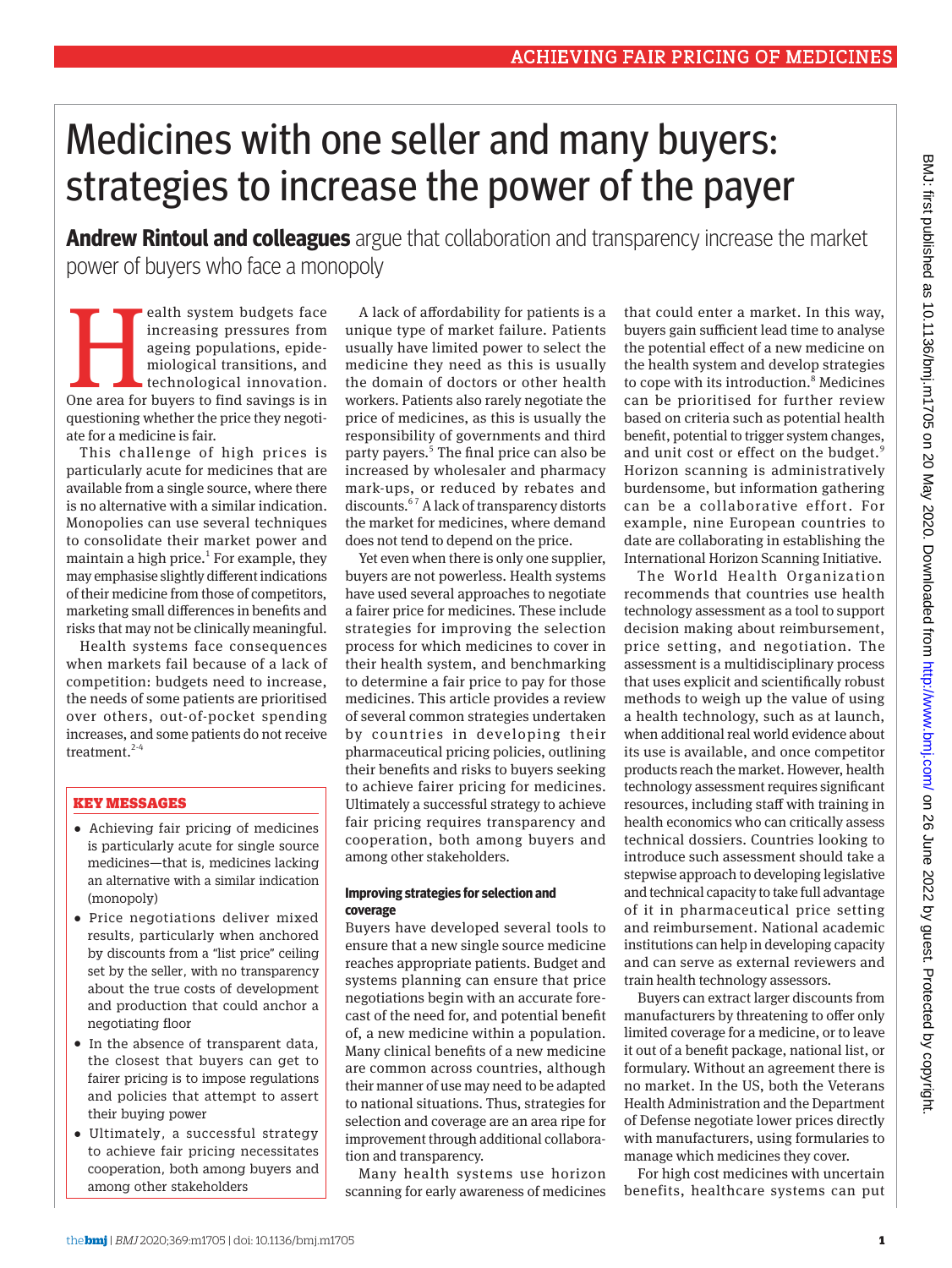conditions on how a medicine is used or paid for using a managed entry agreement. Conditions can be financial discounts and rebates, or more complex arrangements based on outcome. $^{10}$  Managed entry agreements often specify collection of additional data to enable future decision making about new products with limited current evidence.<sup>11</sup> Technical and practical challenges exist with such arrangements. Implementation can be limited by technical factors—for example, data collection in routine care can be costly and might yield less evidence than expected. In addition, delisting a treatment can raise objections from patients, who consider that they are being denied treatment, despite efforts to explain that a medicine is less effective than expected.

Buyers can use a variety of tools to improve their spending forecasts. Some can be used while research and development are still under way, as in the case of horizon scanning. Other tools, such as formularies and health technology assessment, allow buyers to select medicines once approved for marketing. In recent years managed entry agreements have reduced financial risk, particularly for medicines with uncertain benefits. Recognition that each of these processes is improved with better data reporting has led to an increased push for transparency and collaboration.

#### **Improving strategies for price benchmarking**

An important factor in determining a fair price for a medicine is the price a buyer is willing to pay for a given clinical benefit. Buyers have used several different methods to benchmark medicine prices and facilitate purchasing. None of these strategies alone will achieve lower prices, but the recent drive for additional transparency and collaboration has made buyers more active purchasers in determining what is fair in their goal of achieving access for their populations.

Setting a benchmark using price information from other countries, with similar socioeconomic status, is one method that buyers have used to control costs—known as external reference pricing. This method generally uses a declared list price that can differ substantially from the actual price paid, given confidential discounts and rebates.<sup>12 13</sup> The widespread use of external reference pricing, particularly in Europe,  $14$  has been criticised because of its reliance on list price. The interconnected web of countries referencing each other's prices has potentially affected launch sequencing

across countries, thereby directly affecting patient access.<sup>15</sup>

Some countries are increasingly interested in developing tiered or differential pricing, whereby different prices are charged to buyers according to their income levels. In theory, it offers the possibility of simultaneously increasing profits and expanding access to a medicine for a larger population. Several criticisms have been raised about tiered pricing, particularly the potentially arbitrary nature of determining tiers, whether it will improve access in lower income countries or small markets, and the lack of transparency or public input into pricing primarily set by sellers—a phenomenon known as price discrimination.<sup>16</sup>

An alternative case has been made for expensive medicines offsetting longer term costs, leading to the development of value based pricing. Value based pricing follows the principle that price should reflect the value to the buyer rather than the actual costs of production plus a margin.17 18 It has emerged as a way of agreeing what will be considered during negotiations. Two stages are common: firstly, an agreement of what is included in the value assessment and secondly, how it is valued. Definitions of value can vary across stakeholders and contexts, however, with some arguing that the design of such models can be manipulated to demonstrate a desired outcome.19 Some countries have experimented with permitting several prices for a single medicine with multiple indications according to the value of each indication. Others, such as Germany, account for such potential differences in value across indications by setting its price according to an average weighted by the population treated in each indication. This strategy, however, may disincentivise applications for new indications with minimal added benefit over comparators, instead relying on off-label prescribing or reformulation of medicines.<sup>20</sup>

Pooled procurement, or joint purchasing, can reduce the power of a monopoly. This allows several buyers to agree to purchase certain medicines exclusively through the group. Joint purchasing increases buyers' power because it provides access to several markets and increases the volume of product included in the tender.<sup>21 22</sup> Pooled procurement has been shown to reduce the price of medicines drastically and improve access globally and regionally as suppliers and buyers both benefit from economies of scale.<sup>23 24</sup> For example, the Organisation of Eastern Caribbean States Pharmaceutical

Procurement Service negotiated an average cost savings of 37% for 25 selected pharmaceuticals over a five year period (1998-2002).<sup>25 26</sup> Pooled procurement is not a perfect solution, however, as constraints owing to differences in national process or legislation may need to be resolved before implementation and may exceed the expected savings<sup>27</sup> or lead to unintended consequences for the supply.<sup>28</sup>

Improving strategies for price benchmarking gives buyers additional information to inform their purchasing. The strategies outlined above are not new, but their efficacy has improved with the global push towards transparency. Pooled procurement takes such benchmarking a step further and allows joint purchasing at larger, more steady volumes—an improvement for both buyer and seller.

# **The case for collaboration**

Achieving fair pricing of medicines is particularly important for medicines that are only available from a single source (a monopoly). Price negotiations can deliver mixed results where negotiations are based on discounts from a "list price" ceiling set by the seller, rather than a negotiating floor that reflects the cost of production.

No single strategy or policy can lead to a fair price for medicines. Each policy has its benefits and drawbacks, and thus it is important that it is not used in isolation. For buyers a robust strategy would make use of elements of each policy and be adapted to country characteristics.

In the absence of transparent data, buyers need to maximise their market power (monopsony power) to rival the monopoly they are confronting, otherwise an imbalance in market forces can lead to market failure. By imposing some of the strategies outlined above, payers have asserted their buying power and come closer to achieving a fair price.

Buyers seeking fairer prices benefit from both transparency and collaboration, but this requires strong commitment from decision makers. International commitment is emerging, with a recent World Health Assembly resolution on improving the transparency of markets.<sup>29</sup> Ultimately, a successful strategy to achieve fair pricing necessitates cooperation, both among buyers and among other stakeholders.

Contributors and sources:All authors contributed to the content of the manuscript as part of the informal WHO Advisory Group on Fair Pricing. AR, AC, and SG drafted the manuscript. All authors then reviewed and provided comment. AR, AC, and SG received comments and updated the manuscript, after which